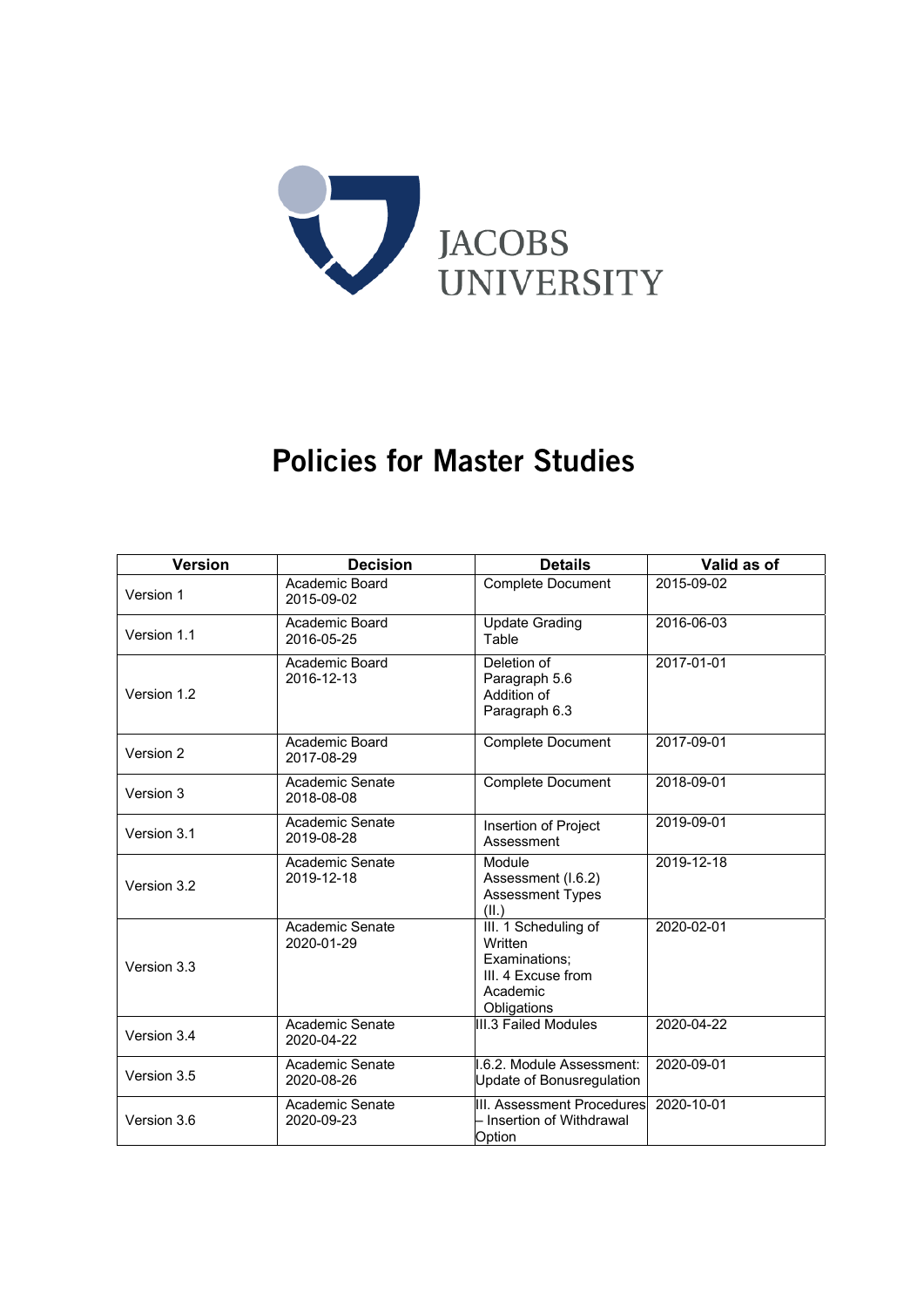

# **Contents**

| L.                                                                            |  |
|-------------------------------------------------------------------------------|--|
|                                                                               |  |
|                                                                               |  |
|                                                                               |  |
|                                                                               |  |
|                                                                               |  |
|                                                                               |  |
|                                                                               |  |
|                                                                               |  |
|                                                                               |  |
|                                                                               |  |
|                                                                               |  |
|                                                                               |  |
|                                                                               |  |
|                                                                               |  |
|                                                                               |  |
|                                                                               |  |
| Н.                                                                            |  |
|                                                                               |  |
|                                                                               |  |
|                                                                               |  |
|                                                                               |  |
|                                                                               |  |
|                                                                               |  |
| III.                                                                          |  |
|                                                                               |  |
|                                                                               |  |
|                                                                               |  |
|                                                                               |  |
|                                                                               |  |
|                                                                               |  |
|                                                                               |  |
|                                                                               |  |
| III.9 Advanced Placement, Transfer Credits, and Non-Academic Achievements  14 |  |
|                                                                               |  |
|                                                                               |  |
|                                                                               |  |
|                                                                               |  |
|                                                                               |  |
|                                                                               |  |
| IV.                                                                           |  |
|                                                                               |  |
|                                                                               |  |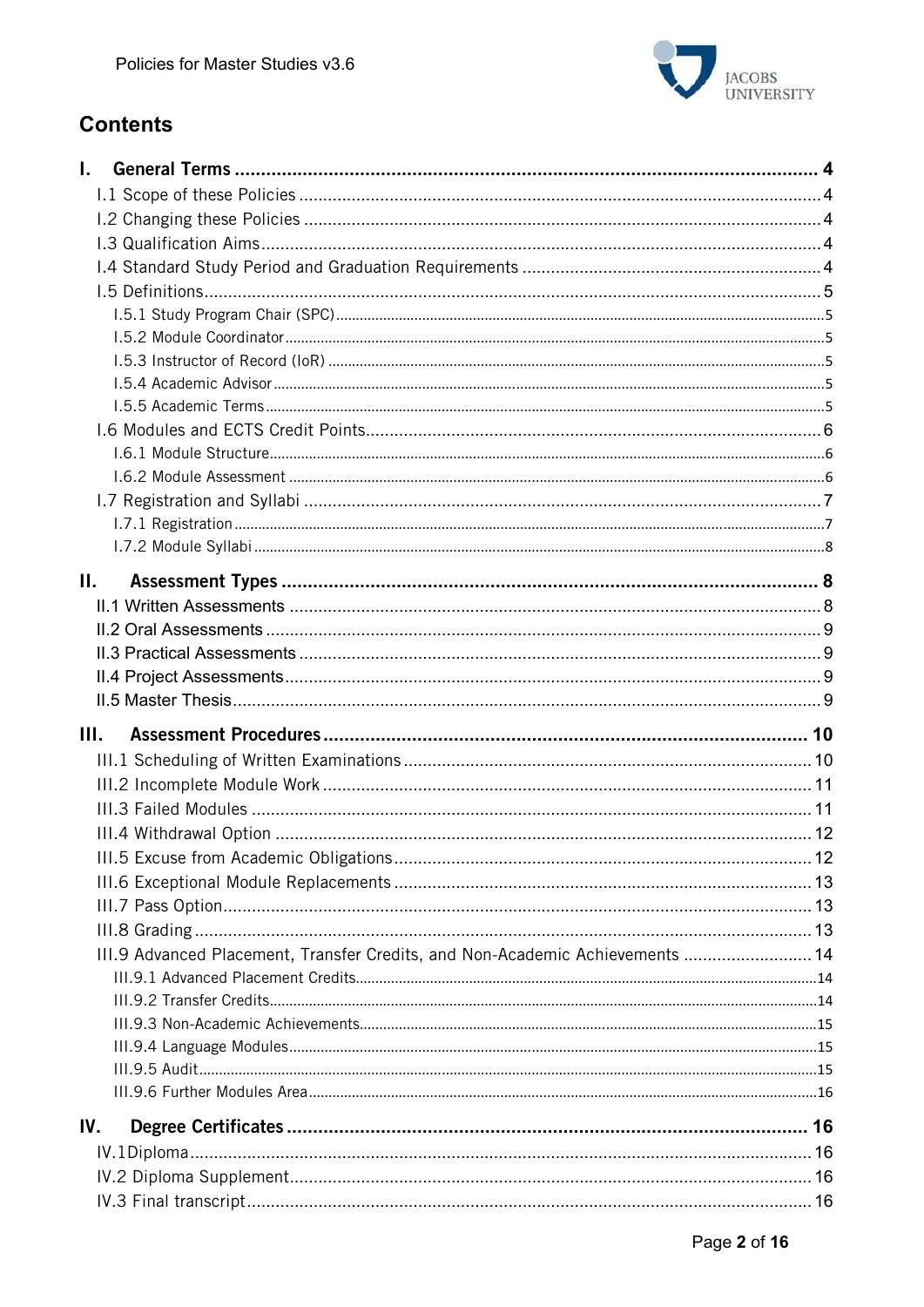

| <b>CINTA FIRSTER</b> |  |
|----------------------|--|
|                      |  |
|                      |  |
|                      |  |
|                      |  |
|                      |  |

Disclaimer:

These policies are subject to compliance with Bremer Higher Education Act (Bremisches Hochschulgesetz - BremHG). Changes to these policies are possible under the provision of 1.2 "Changing these Policies".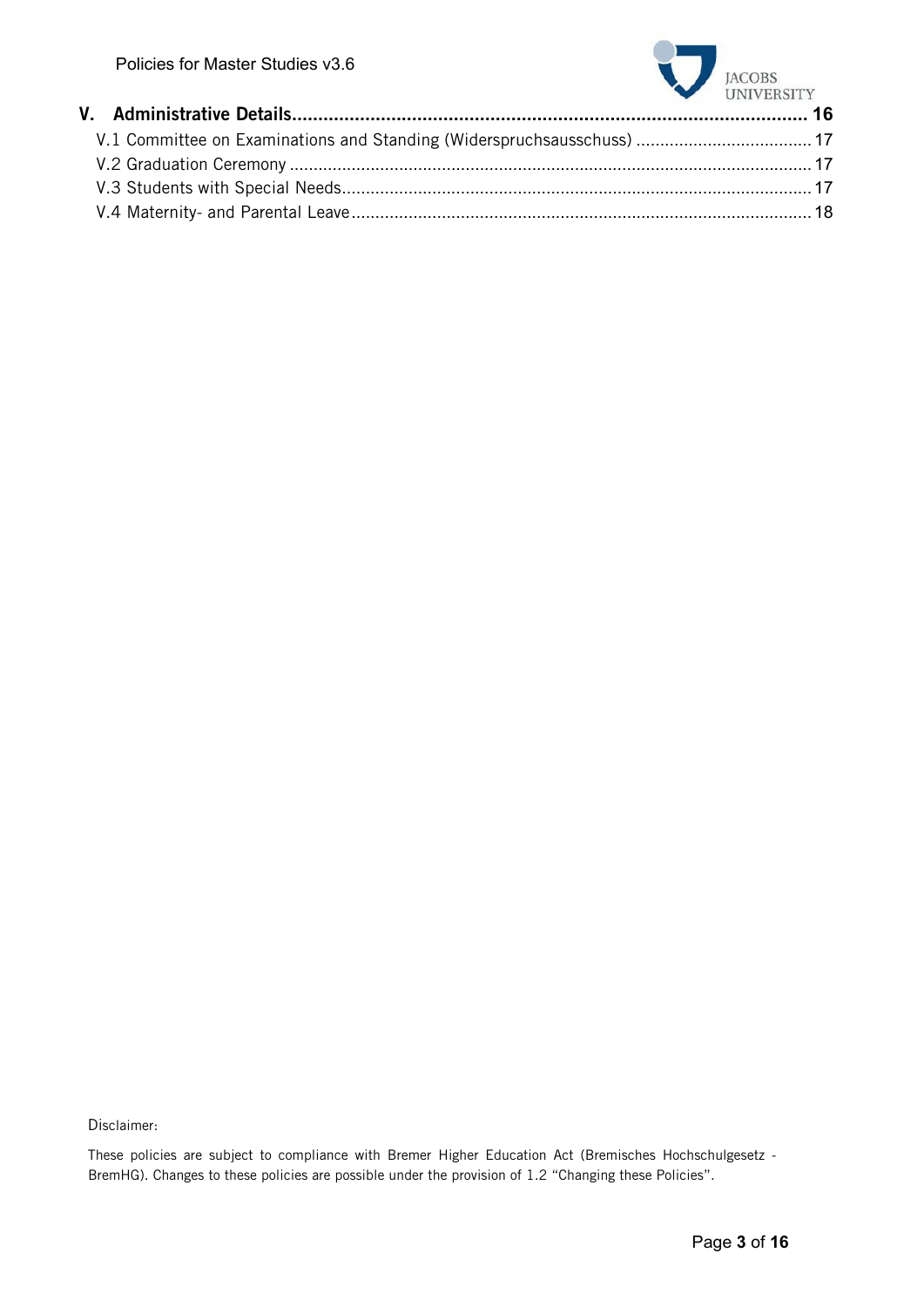

# I. General Terms

#### I.1 Scope of these Policies

These policies are the general examination regulations (Rahmenprüfungsordnung). They apply to all study programs leading to a Master of Science or Master of Arts degree. In addition to these general policies, all Master programs have individual program-specific regulations. The program-specific examination regulations are included in each study program handbook. Every Master program has a study program handbook for each of its cohorts.

In cases of conflict, the general Policies for Master Studies apply. Exceptions are possible for joint programs offered in cooperation with partner institutions.

#### I.2 Changing these Policies

The Academic Senate decides upon changes of the Policies for Master Studies.

#### I.3 Qualification Aims

In the Master program, students deepen and expand the skills and knowledge they have acquired in the Bachelor program. Graduates

- can work independently according to scientific principles, and apply current scientific knowledge and methods. This includes the ability (1) to identify relevant problems scientifically, (2) to reflect on them in their different contexts, (3) to comprehend scientific interdependencies in broad (or multidisciplinary) contexts and (4) to assess them in depth.
- have gained advanced occupational skills in order to enter/re-enter the labor market and/or to continue their education in postgraduate programs.
- are skilled to actively engage in society and to address societal, political, and economic challenges on a local, national, and global level.
- confidently use scientific language to clearly and precisely communicate their conclusions, knowledge and principles that underlie them, both to experts and laymen.

# I.4 Standard Study Period and Graduation Requirements

Jacobs University offers academic Master programs and executive (i.e., professional) Master programs. Master programs consist of a predefined set of modules. Upon successful completion of a Master program (i.e., after meeting all necessary graduation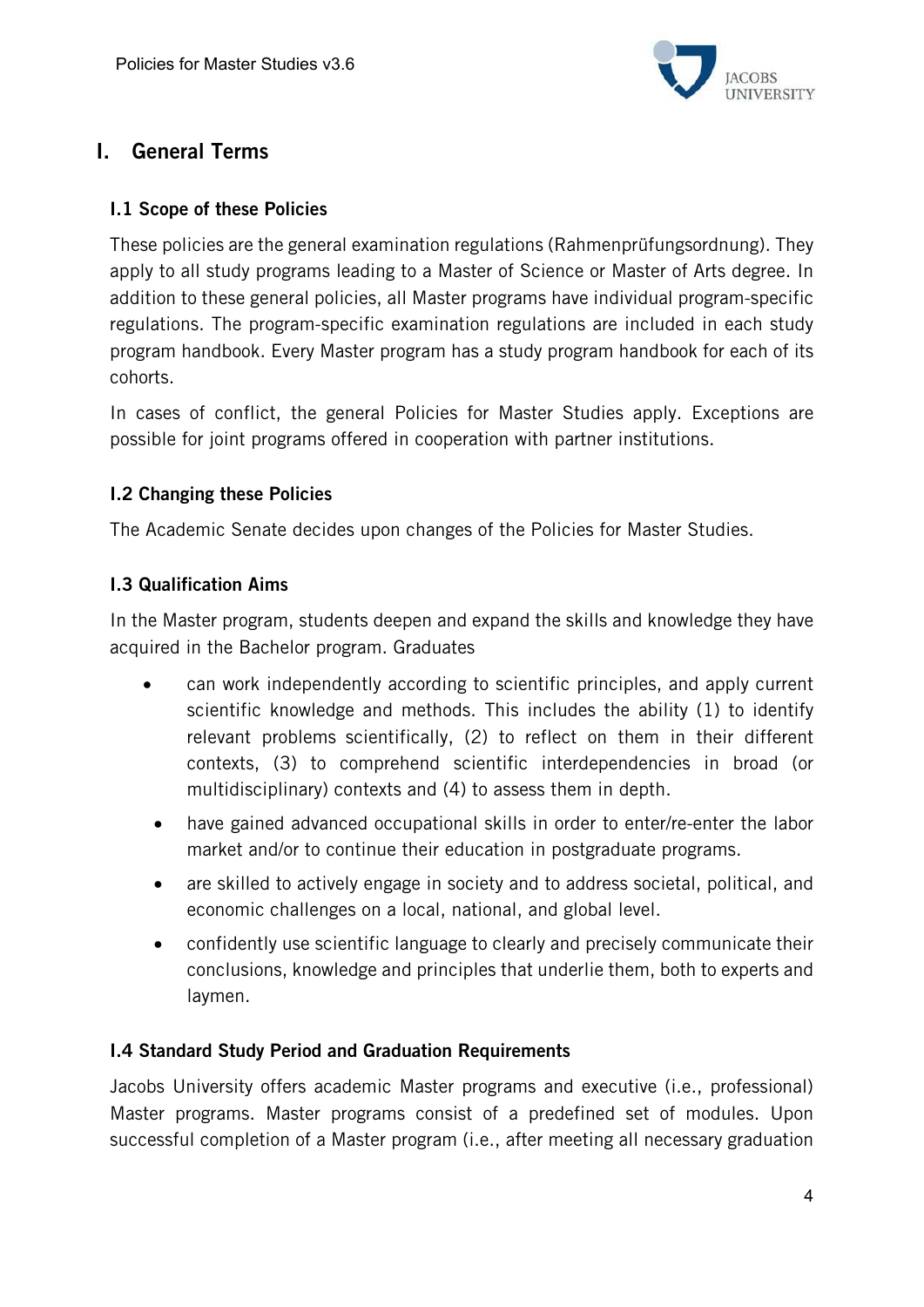

requirements), students are awarded a Master of Arts (M.A.) or a Master of Science (M.Sc.) degree. A student may complete the requirements for a Master program at any time during the academic year.

The regular study period for the Master degree is four semesters (Fachsemester) with a total of 120 ECTS credit points, unless a different standard study period is defined in the program handbook of the study program. The list of Master programs offered by Jacobs University and the degrees awarded is published on the university website.

# I.5 Definitions

# I.5.1 Study Program Chair (SPC)

An SPC is assigned to each Master program. The SPC is responsible for the academic coordination of the study program as well as for the module description to be accurate and current. The SPC is by default module coordinator and can delegate this responsibility to another faculty member.

#### I.5.2 Module Coordinator

The Module Coordinator supervises a module and is responsible for its content and conduct. For modules consisting of only one module component, the module coordinator also carries out the role of Instructor of Record (IoR). If the Module Coordinator is an external lecturer with time constraints or other limitations of capacity, the SPC can serve as Module coordinator or delegate the responsibility to another faculty member.

# I.5.3 Instructor of Record (IoR)

The Instructor of Record teaches the module or module component and is responsible for developing its content (syllabus), assignments, and grades. As a rule, the IoR holds a doctorate degree in a module-relevant field. Sufficient practical experience in the respective industry preferably on an executive level can substitute a PhD if approved by the Dean.

#### I.5.4 Academic Advisor

Upon enrollment, every student is assigned to a faculty member for academic advising. Students may change their Academic Advisor.

# I.5.5 Academic Terms

At Jacobs University, the academic year is divided into a fall semester including a separate January intersession period and a spring semester. Mandatory modules can be scheduled during the intersession period. Therefore, students are expected to be present during the intersession if they have to attend mandatory modules relevant for their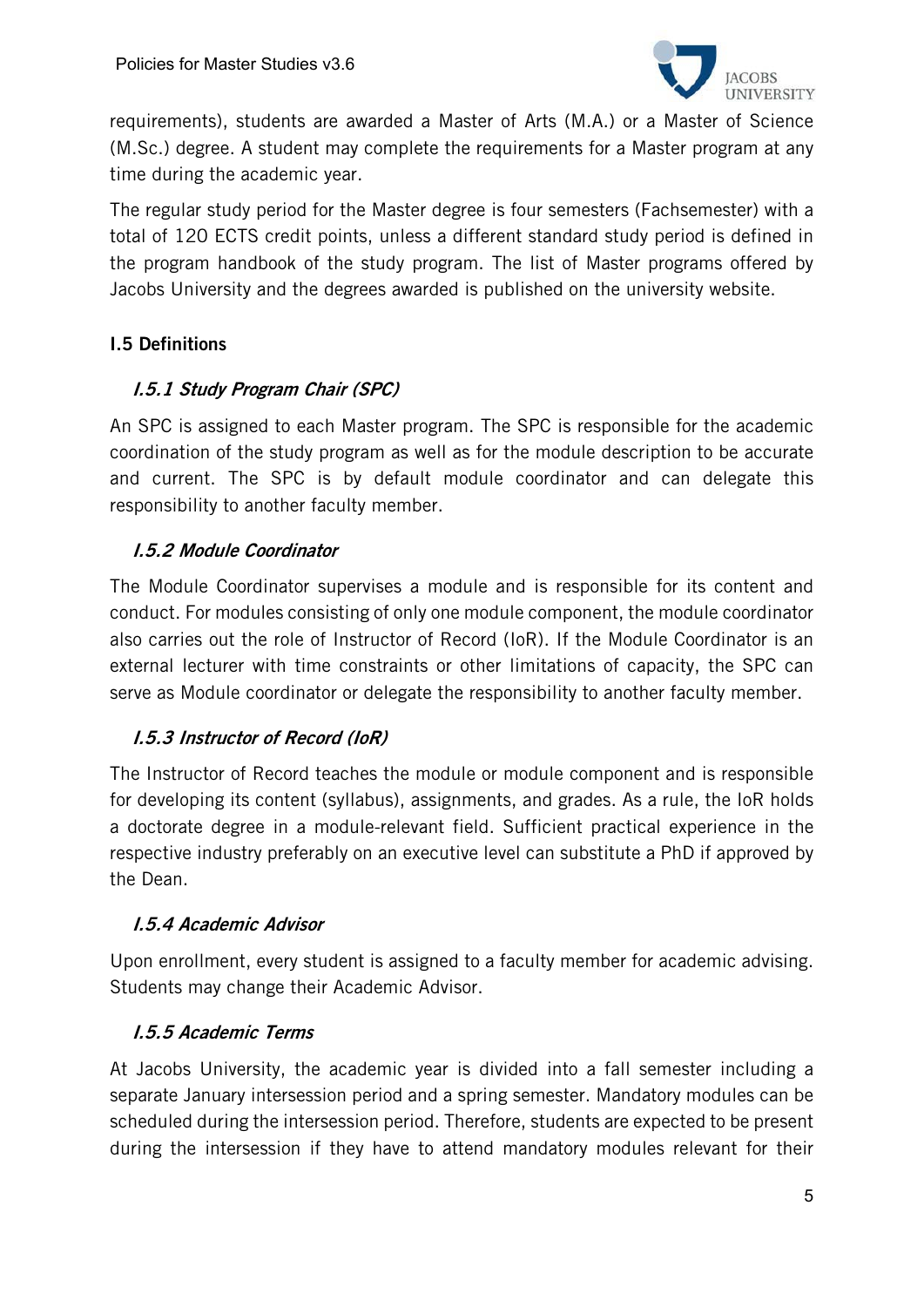

studies. As a rule, classes and examinations are scheduled from Monday to Friday. However, students should be prepared to attend extraordinary Saturday sessions and examinations. Specific dates and deadlines are published in the official Academic Calendar.

# I.6 Modules and ECTS Credit Points

# I.6.1 Module Structure

Master programs are structured in modules. A module is a formally structured teaching unit with a coherent and explicit set of learning outcomes and assessment criteria. Students are awarded academic credit in respect of their achievement as demonstrated through meeting the learning outcomes for a module. The number of credits assigned to a module is based on the estimated notional learning hours. Typically, 5 to 7.5 ECTS credit points are assigned to a Master module. The Master thesis, which usually covers 30 credit points, is exempt from this norm. Further exception regulations are defined in the individual program-specific handbooks.

One ECTS credit point is equivalent to 25 hours of student workload. A student earns 30 credit points per semester on average. Justified deviations are possible and specified in the respective program handbook.

Modules are characterized as mandatory, mandatory elective or elective. Modulespecific details are spelled out in the individual module descriptions.

# I.6.2 Module Assessment

As a rule, modules finish with a single module examination. In exceptional cases, modules may use a combinatorial assessment as long as learning objectives, methods and the assessment are adequately aligned (e.g. if a module has a practical and a theoretical component). In case of combinatorial assessment, the module grade is derived from the weighted average of the individual grades of the assessments. The module grade is recorded in the transcript.

Details of the module examination are defined in the module data sheet and in the mandatory study and examination plans of the respective study programs.

In exceptional cases, it is possible to define module achievements ("Studienleistungen") as a pre-condition to be admitted to the module assessment. Module achievements must be defined in the module description. In case module achievements are graded, these grades are only counted towards fulfilment of the module achievement but they are not included in the module grade.

Module achievements are set and scheduled by the Instructor of Record. Students who fail to complete the module achievements during the semester are offered an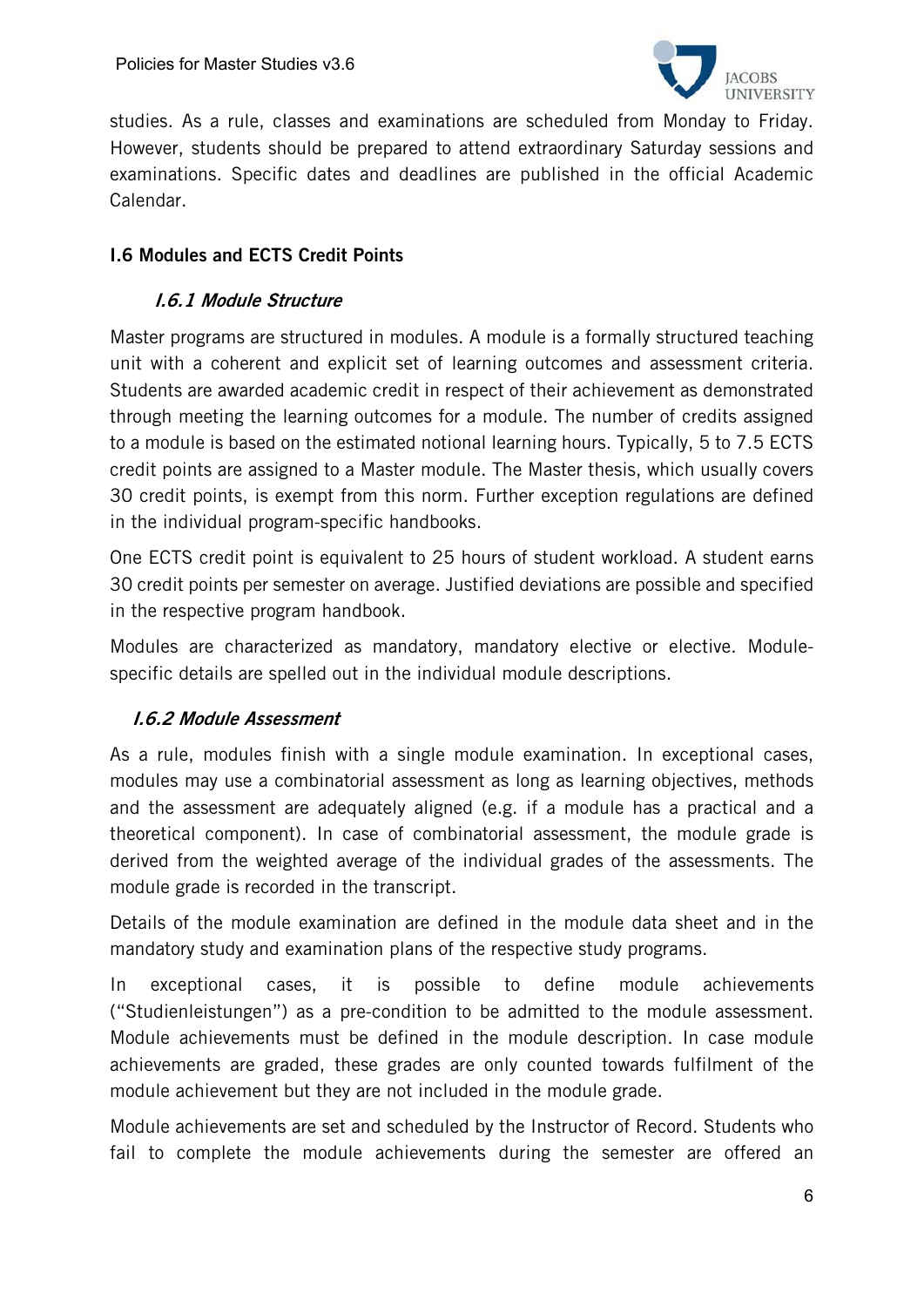

opportunity to enhance the module achievement, generally before the final exam. Missed final examinations due to the non-completion of pre-conditions are not deemed as failed.

For modules and module components that finish with a single module or module component examination, the IoR may allow for bonus achievements (e.g., homework assignments, quizzes), as an option for students to monitor learning objectives during the semester. Bonus achievements (nature, number, grading and compensation in case of illness) must be clearly defined in the syllabus and must be communicated prior to the first session of the module OR module component. Bonus achievements can solely be used as feedback and to improve the grade of an already passed module or module component examination by typically 0.33 but not exceeding 0.67 grade points (equivalent to 5 or 10%, respectively). They may neither impair the grade nor be passrelevant. Receiving the highest mark of 1.00 must be possible without bonus achievements. Bonus achievements are only valid for the first attempt of a module or module component examination.

Examination results are published in the integrated campus management system (CampusNet). Students have the right to obtain access to their examination files upon request.

#### I.7 Registration and Syllabi

# I.7.1 Registration

Every semester, students must register for the modules relevant for their Master program. Registrar Services publishes the deadlines for registration each semester. The university reserves the right to cancel a module if less than 5 students have registered for it.

If a student is not formally registered for a module, no grades and credits can be awarded for that module, even if the student completes the work for it. If a student is formally registered for a module, the Module Coordinator must provide a result for that student at the end of the semester even if the student has not participated in the module.

Modules may have pre-requisites (previously passed modules) that must be fulfilled before registration. Additionally, they may have co-requisites (modules taken in the same semester) which require students to register in parallel to one or more associated module(s).

The Instructor of Record (IoR) may exempt students from the pre- or co-requisite requirement.

In general, students have the opportunity to change their study plan by dropping and/or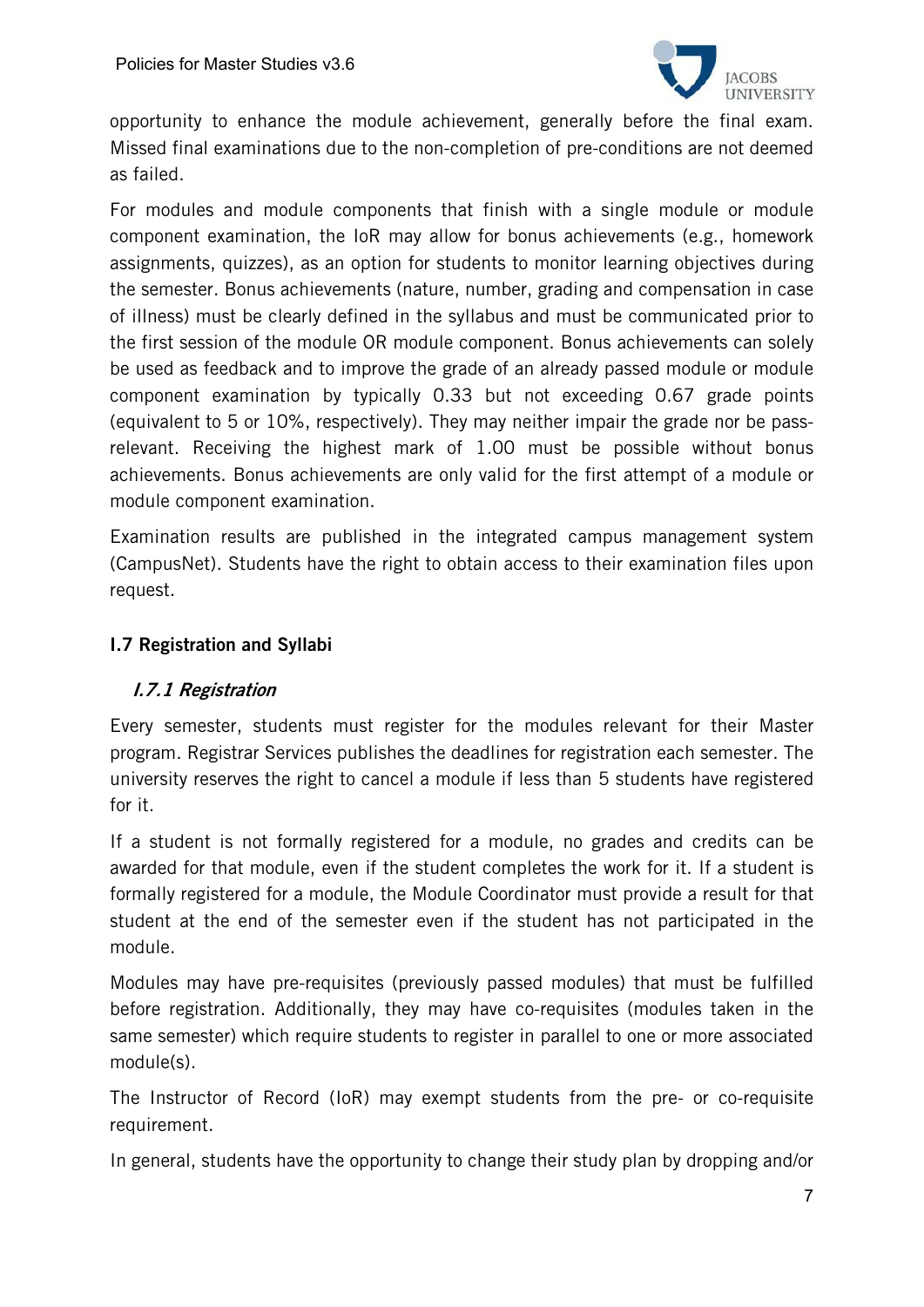

adding modules during a period of two weeks after the beginning of classes. The drop/add deadline is published each semester in the Academic Calendar.

# I.7.2 Module Syllabi

A syllabus must be published for each module component before the start of registration in any given semester. This contains the topic of the module sessions and specifies, if applicable, the basic literature to be consulted for these sessions. The syllabus contains specifications of the requirements, the grading details, and the learning outcomes.

# II. Assessment Types

Assessment types include written assessments, oral assessments, practical assessments, project assessments, as well as the Master theses.

Any type of assessment may be conducted electronically or complemented by electronic and online assessment and submission elements. This includes computerized testing in a test center, video interviews, online/electronic submission and other formats which use electronic systems and/or devices. For computerized assessments, student will be offered an introduction to the system used to familiarize themselves with it.

Team projects may be applied in all examination forms other than written examinations. In such cases, the IoR must clearly indicate the method of determining credit for the participants in the team. Such a method provides that the contributions of the individual team members be clearly identifiable and therefore gradable.

#### **II.1 Written Assessments**

A written examination is a supervised, in-class assessment testing the students' competences. Each student produces answers to given questions, selects answers in multiple choice questionnaires or produces tasks in written form with no auxiliary resources except for those explicitly approved by the IoR. A written examination lasts between 60 and 180 minutes, usually reflecting the overall workload (ECTS) of that module. In general, Instructors of Record conduct and proctor examinations. In exceptional cases Registrar Services may organize additional proctors centrally (e.g., for final exams with high numbers of participants).

A term paper is a literary analytic, speculative, or interpretative composition on a chosen or assigned theme or subject, usually in prose according to previously specified requirements. The student produces the term paper individually. Different forms of term papers include project reports and essays.

A laboratory report describes the preparation, performance, and the results of empirical research according to previously specified requirements.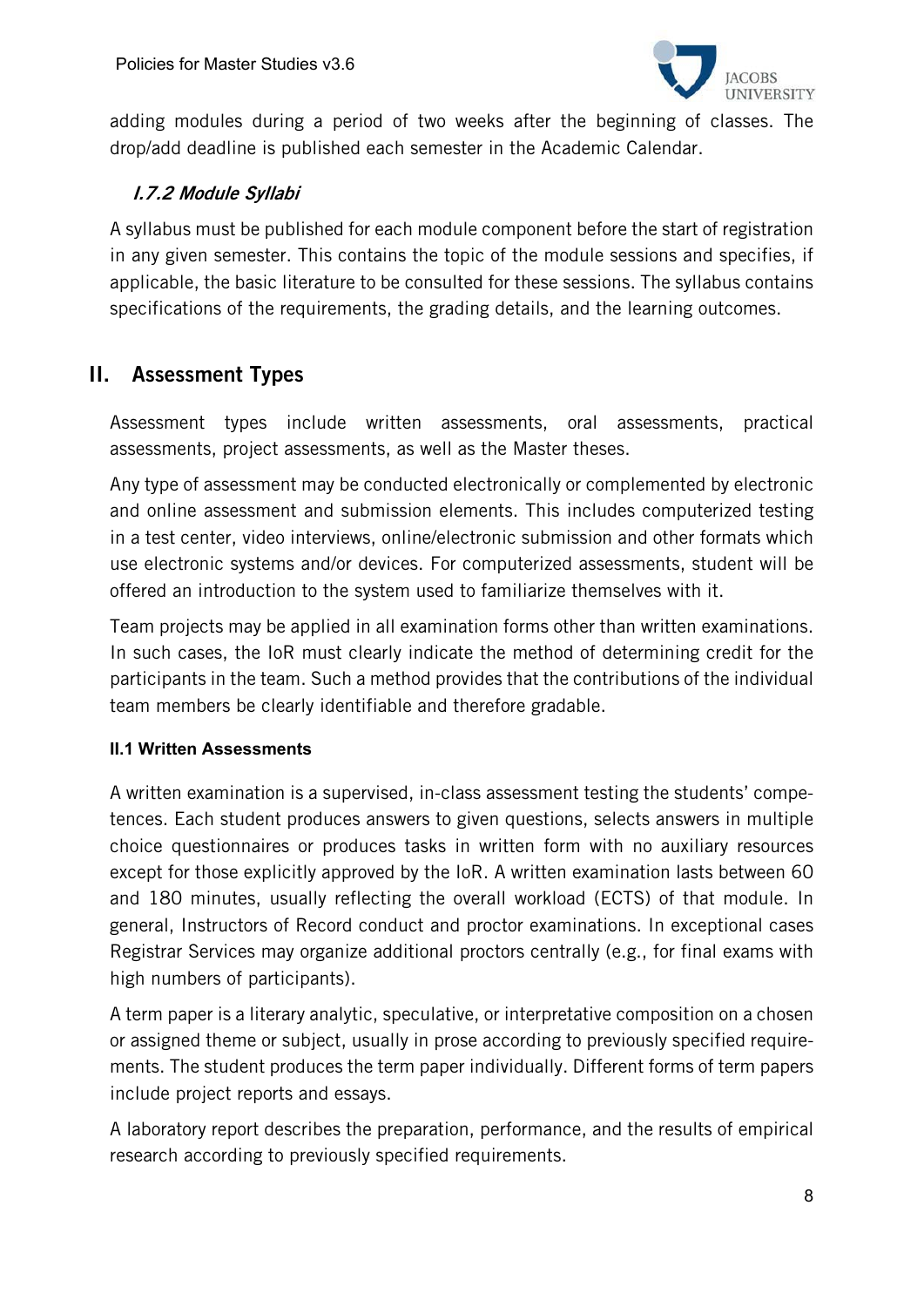

A poster presentation focuses on the poster as a medium for communication. It may be augmented by oral explanation or a Q&A period with the examiner.

#### **II.2 Oral Assessments**

An oral examination is an assessment whereby the examiner poses questions to one or more students and each student produces answers in spoken form. Oral examinations require the presence of a qualified observer in addition to the examiner. The observer holds an academic degree in the field of the module question of at least one level above the current degree of the student. He/she records in writing every answer given during the examination and submits these minutes for inclusion in the student's examination file. An oral examination lasts between 15 and 45 minutes per student.

A presentation is a formal talk about a topic, theme or project. It is generally performed in front of an audience using media to support the speech and may include a discussion period.

#### **II.3 Practical Assessments**

A practical examination is an assessment of the practical skills of a student, for example in research-related modules. Practical examinations require the presence of a qualified observer in addition to the examiner. The observer holds an academic degree in the field of the module of at least one level above the current degree of the student. The observer minutes the examination and submits these minutes for inclusion in the student's examination file. A practical examination can be an individual or a group assessment and lasts between 15 and 45 minutes.

#### **II.4 Project Assessments**

A project assessment refers to the comprehensive evaluation of a coherent set of activities that all relate to a particular topic or task ("project") such as planning, progress, presentation in one or more modality, etc.

#### **II.5 Master Thesis**

In order to graduate, students have to submit a Master thesis of 30 ECTS credit points. The thesis is written under the guidance of a Jacobs University faculty member (thesis supervisor).

The cover page of the Master thesis needs to show the title, the university's name, the month and year of submission, the name of the student, and the name(s) of the reviewer(s) (thesis supervisor and, if applicable, second reviewer).

Furthermore, the thesis needs to contain the official Jacobs University declaration on authorship signed by the student that the thesis is independent work and has not been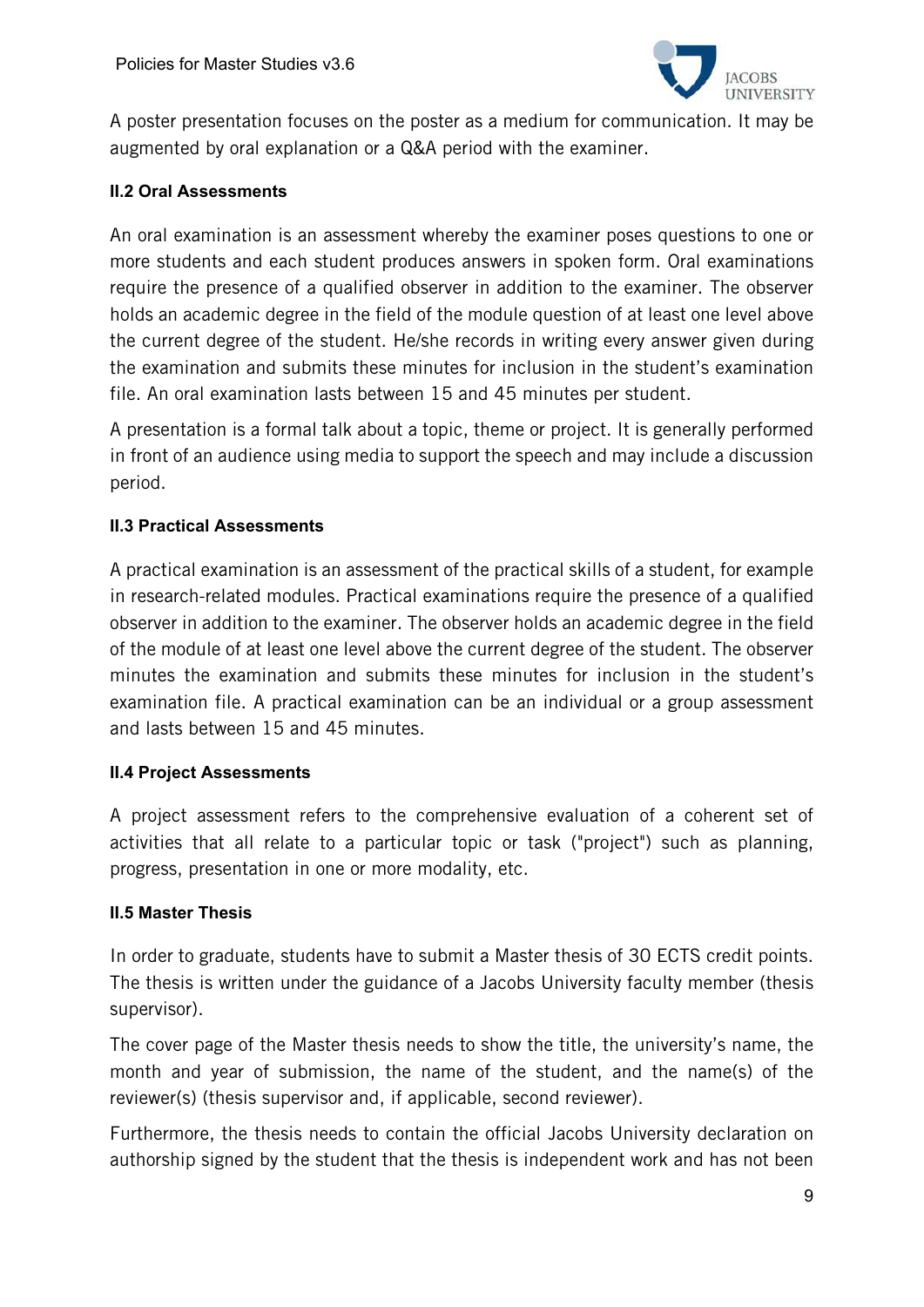

handed in elsewhere.

The electronic version of the Master thesis must be uploaded to a plagiarism check platform defined by the university. Any source code or data supplementing a Master thesis must be submitted electronically with the electronic version of the Master thesis.

The Master thesis is graded by the thesis supervisor and the second reviewer. As a rule, the second reviewer must be a Jacobs University faculty member or an external expert holding a PhD degree in the respective field.

The Master thesis is graded according to the Jacobs University grading scheme that is published on the Jacobs University website. Reviewers agree on a single numerical grade.

If the thesis does not meet the requirements, the reviewer(s) has the possibility to grant the student the right to revise the thesis and resubmit it within three months.

Students must submit the Master thesis on or before their last day of enrollment. Specific deadlines are specified in the Academic Calendar. If they cannot complete their thesis within the last semester of enrollment, they must apply for an extension of studies (see Admission and Enrollment Policy, section 4) in order to stay enrolled.

# III. Assessment Procedures

# III.1 Scheduling of Written Examinations

In general, written examinations are held at the end of the semester during the university's official final examination period as specified in the Academic Calendar. Registrar Services centrally plans the examination schedule and assigns the dates, times, and rooms for examinations to be held. Students with special needs have the right to request suitable exam arrangements (see section V.3. Students with Special Needs). No student is required to take more than two final module examinations on any given day. Students who would have more than two examinations on a single day may ask to be officially excused from all but two examinations.

For each examination one make-up is offered. Written make-up exams are centrally scheduled by Registrar Services for students who either failed the original examination or were officially excused (see section III.4. - Excuse from Academic Obligations). A further possibility to re-sit the examination will be given during the subsequent official module examination, normally in the following year. In this case it is possible to attend the classes of the module again. If students wish to do so, they may request to be registered for this module as auditors. In case a failed or missed (official excuse) module is not offered it may be replaced by a different module (see section III.5. - Exceptional Module Replacement).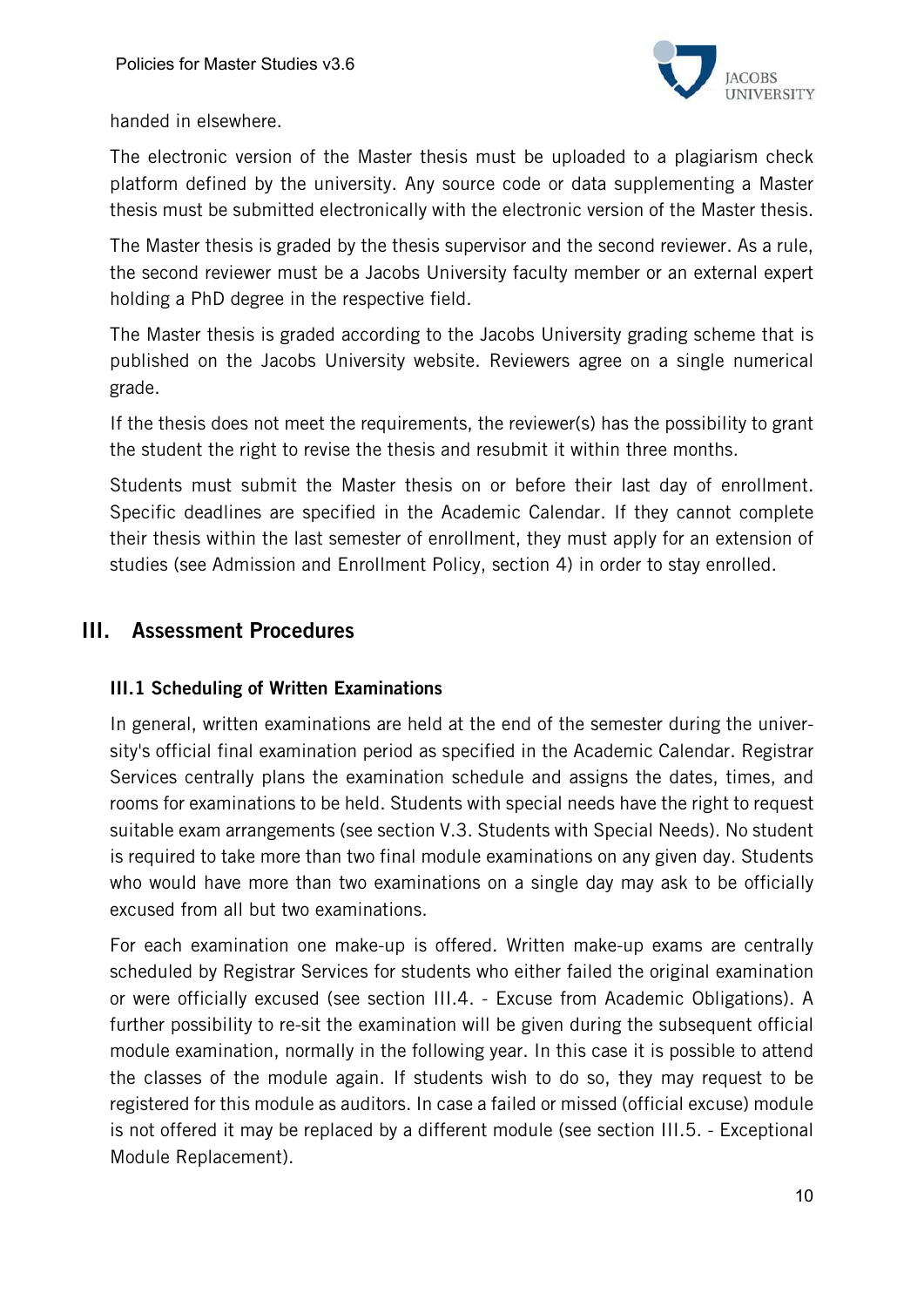

#### III.2 Incomplete Module Work

In exceptional cases, students may request a temporary incomplete grade for any module for which they are currently registered. This is indicated by an "I" on the initial grade report. An "I" is assigned only in cases where a student receives permission from the Instructor of Record to turn in module work after the end of the semester. The Instructor of Record may communicate a grade penalty for late submission if applicable.

An incomplete "I" will also be assigned if a student is officially excused for a grading component. In this case no grade penalty will be imposed. The modalities for completion of the module in these cases is regulated in III.4. "Excuse from Academic Obligations".

The student must fulfill the missing requirements within the given deadline for submitting incomplete module work published in the Academic Calendar, whereupon the Instructor of Record will convert the "I" to a grade.

If the missing requirement is not fulfilled by the deadline, the instructor will assign the lowest possible grade for this grading component and issue the grade for the module accordingly.

#### III.3 Failed Modules

For modules that finish with a single module examination (see 1.6.2 Module Assessment), the module is ultimately failed if the assessment required for passing the module is failed three times (first attempt plus two repetitions).

Modules with more than one assessment component (Modulteilprüfungen) are failed if the assessment component weighted average of the percentage grades is lower than 45% (corresponding to a numerical grade of 4.67 or lower). In that case, all assessments need to be repeated. The module is ultimately failed if the credit-weighted average of the percentage grade is lower than 45% even after three attempts (first attempt plus two repetitions).

Modules that consist of more than one module component with one assessment each (Modulkomponentenprüfungen) are failed if the assessment of any module component is failed. In that case, the assessments that have been passed do not need to be repeated. The module is ultimately failed if the assessment of any module component is failed three times (first attempt plus two repetitions).

If a mandatory module is ultimately failed, the Master degree of the study program will not be granted. Unless the student continues in a different major, the student will be disenrolled.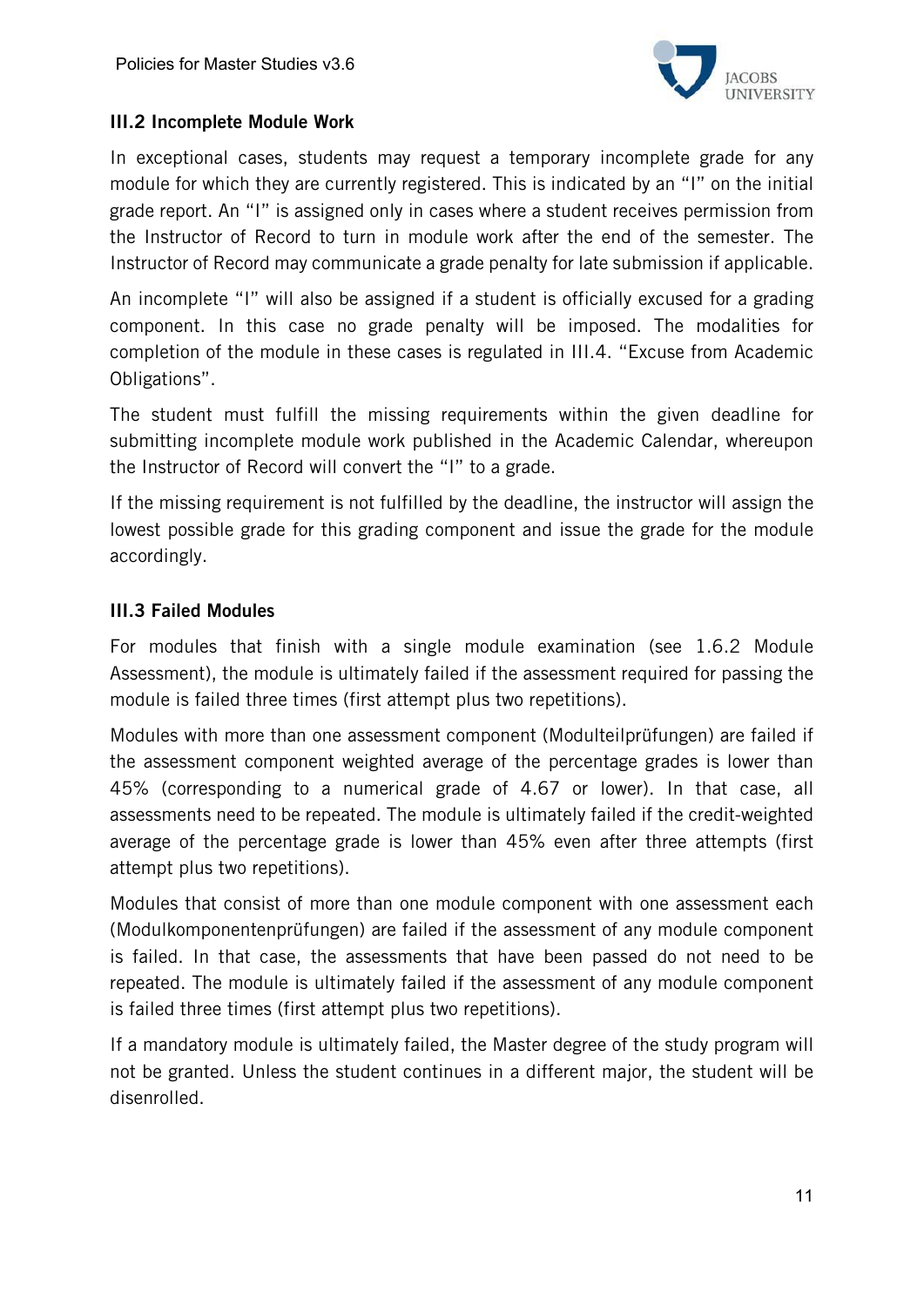

# III.4 Withdrawal Option

Students may withdraw from one written examination per semester. In this case the student is considered officially excused from this attempt at the assessment. The attempt is not counted towards the three available attempts. Withdrawal can only be applied to the written examination scheduled in the first regular examination period after the lecture period of the semester in which the student is registered for the course for the first time. The request must be submitted to Registrar Services by the last day before the start of the examination period. Registrar Services will inform the Instructor(s) of Record and the Academic Advisor of the student. Once requested, the withdrawal cannot be retracted and no more withdrawals can be requested for the same semester.

#### III.5 Excuse from Academic Obligations

Students may be excused officially by Registrar Services from taking examinations or from attending mandatory class/lab sessions for the following reasons only:

Illness or personal emergency: Illness must be documented with a sick certificate issued by a qualified physician. This certificate needs to verify the date and time of the inperson visit occasioned the confirmation that the student is unable to fulfill his/her academic obligation (either attend class/lab or take the examination). The university reserves the right to request a second medical opinion. Other emergencies must be appropriately documented in writing. Sick certificates and documentation for personal emergencies must be submitted to Registrar Services by the third calendar day from the beginning of illness/of the emergency. These three days include the first day of the illness/of the emergency. If the third calendar day is a Saturday, Sunday or a public holiday, the deadline is extended to the next working day. If students submit a sick certificate after the deadline, an excuse may be issued, when applicable, only for the submission date and the two calendar days preceding it. Predated or backdated sick certificates – i.e., when the visit to the physician takes place outside of the documented sickness period – will be accepted provided that the visit to the physician precedes or follows the period of illness by no more than one working day.

Clashes with other mandatory academic obligations: If it is not possible for students to attend an examination because it clashes with another mandatory academic requirement, students are entitled to be officially excused from the examination. Excuses due to excursions in mandatory modules will be sent out by Registrar Services as early as possible after the drop/add period each semester. Students who cannot participate in an examination because they are studying abroad or are on internship have to notify Registrar Services at least two weeks before the start of the examination period.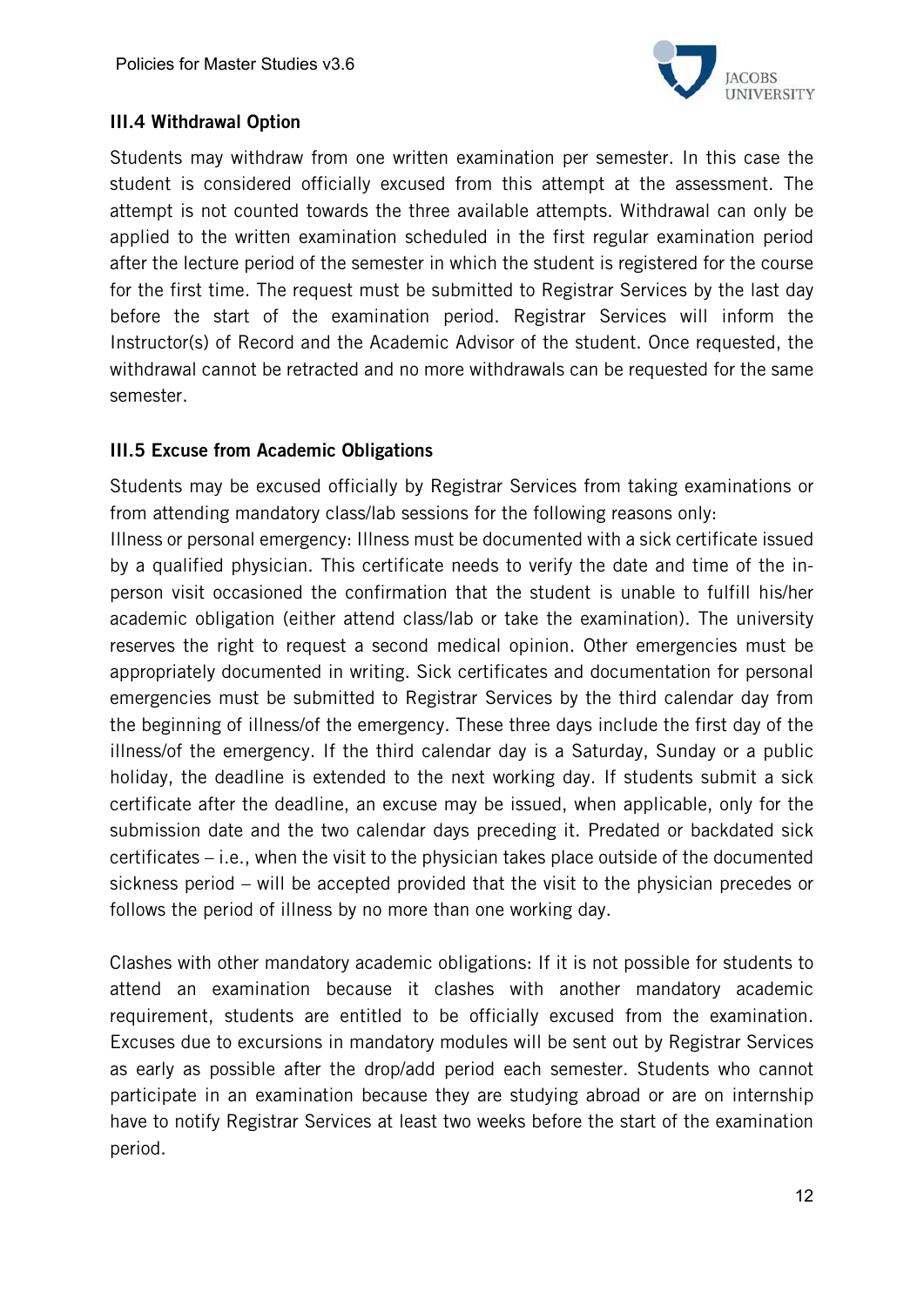

Regardless of the reason for their absence, students must inform the IoR and Registrar Services before the beginning of the examination or class/lab session that they will not be able to attend.

Failure to complete a module will lead to a continued incomplete of the module until the missing requirements are fulfilled or definitively failed. Students who are not officially excused will receive a failing grade for the exam.

Students who go on an optional excursion or participate in events of importance to the university may ask Registrar Services to issue a recommendation for an excuse. Requests for recommendations must be made via email well in advance of the event or the class trip. The decision whether to excuse the student rests with the IoR.

#### III.6 Exceptional Module Replacements

In exceptional cases, e.g., if a module is no longer offered, mandatory modules or mandatory electives may be replaced by other modules. The latter have to fulfill a similar function in the curriculum and a written request about such replacement needs to be filed. The request needs to first be approved by the SPC and subsequently by the Dean.

# III.7 Pass Option

Students may request, upon consultation with the Academic Advisor for the grade of one passed module (up to 7.5 ECTS) to be excluded from the calculation of the GPA and to be replaced by a 'P' (for pass) on the transcript under the following conditions and limitations:

No more than one Pass Option may be applied during the entire graduate degree program. The Pass Option may not be applied on a failed module or on the Master thesis. The Pass Option can be applied at any point before graduation, but for all internal grade-based evaluations the actual grade in the module will be considered.

Once applied, the Pass Option cannot be reverted into a grade or reassigned to a different module.

#### III.8 Grading

Modules and module components at Jacobs University are graded by the Instructors of Record on the basis of a percentage scheme. The percentages are converted to a numerical modules grade. The university website lists the respective grading tables.

A module is passed with a grade of 4.33 or better. ECTS credit points are awarded as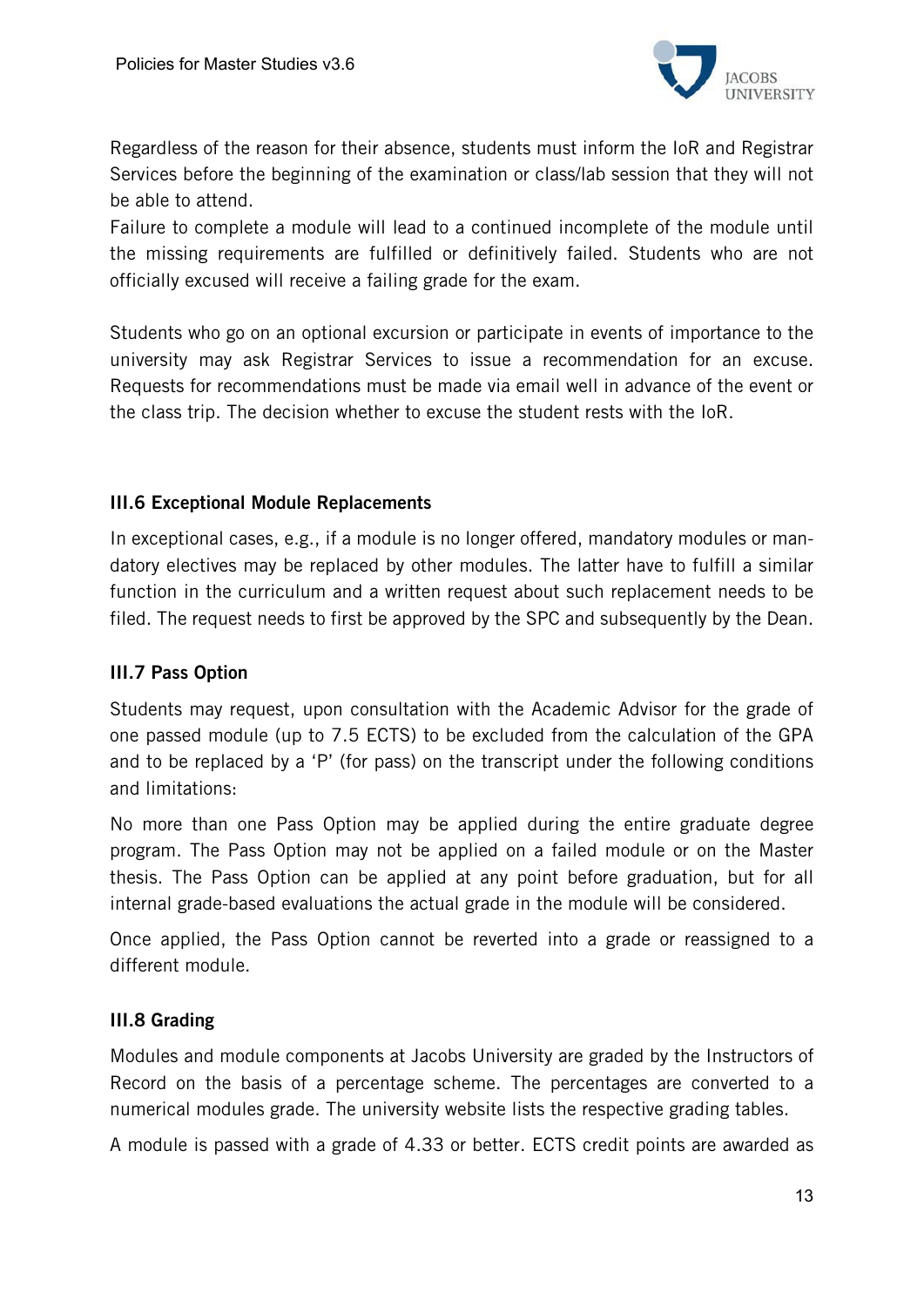

soon as the module is passed.

Registrar Services calculates the cumulative grade point average (GPA). All modules in which the student received a grade (except for modules in the Further Module Area) are included in the calculation of the cumulative GPA weighted by credits.

In general, the deadline for submitting final grades for the fall semester is end of January, for the spring semester end of June, or a workday close to these dates as specified in the Academic Calendar.

In addition to modules that are required for graduation students may register for further modules. Credits obtained in these modules do not count towards the credits needed for graduation and are not included in the calculation of the cumulative GPA but appear on the transcript. In case a student successfully completes more modules than required for graduation, the additional modules may be moved to the Further Modules Area.

# III.9 Advanced Placement, Transfer Credits, and Non-Academic Achievements

Jacobs University awards ECTS credit points for Advanced Placement (AP), Module Transfer, and Non-Academic Achievements.

# III.9.1 Advanced Placement Credits

Advanced Placement (AP) credits may be awarded for academic competences acquired outside of formal university-level module work. Advanced Placement credit is conditional on a demonstrated level of competence equivalent to a university-level module regularly offered at Jacobs University. Not all Jacobs University modules are eligible for Advanced Placement. For more details, students should contact the responsible Instructor of Record and their Study Program Chair. Faculty may request students applying for Advanced Placement to pass a formal written examination, which should generally be offered during the first two weeks of classes. If the student has already registered for a module, he/she can in principle only apply for AP credits for that particular module and withdraw from the module within the drop/add period. Once modules are taken at Jacobs University, they may not be replaced by Advanced Placement credits. Language modules are generally excluded from Advanced Placement.

AP credits recognized by Jacobs University are designated on the transcript as being Advanced Placement modules (AP). In such a case, no grade is assigned.

#### III.9.2 Transfer Credits

Transfer credits may be awarded for academic module work completed at another university or institution of higher education (e.g., for transfer students or for study abroad). To apply for the recognition of transfer credits, students must submit the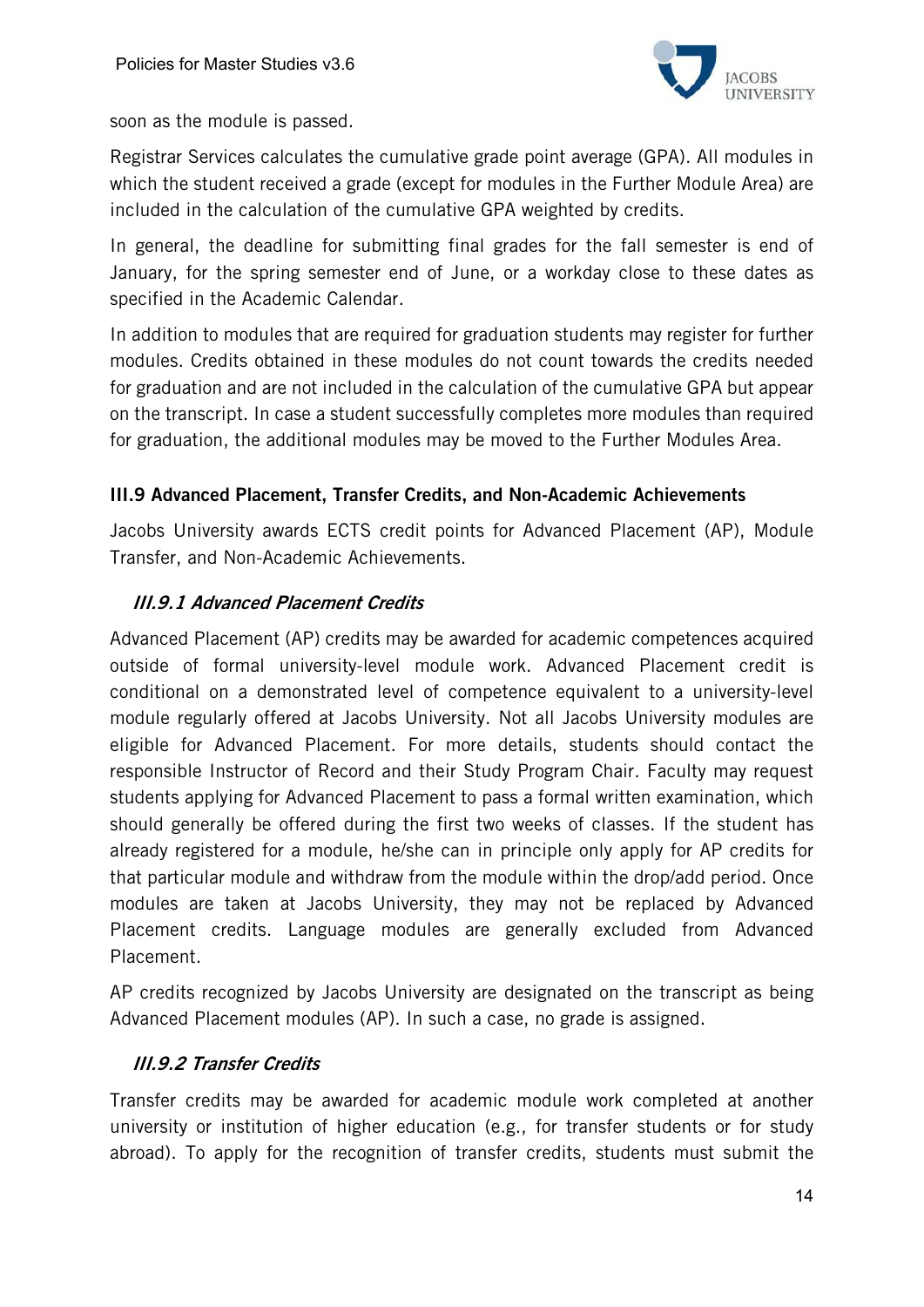

Transfer Credit Form, the module syllabi, and an official transcript indicating the modules taken to Registrar Services. Upon recommendation of the Faculty from the respective field of study, Registrar Services rules on the acceptance of transfer credits.

Module work completed at other institutions is eligible for transfer credits at Jacobs University if the qualification to be recognized does not differ significantly in content, intended learning outcomes, scope, academic level or quality from the modules offered at Jacobs University. A refusal to transfer credits must be reasoned by Jacobs University. Language modules in the languages taught at Jacobs University are accepted if taken at other universities or at our partner institutes. Credits acquired for languages other than those offered at Jacobs University are transferred if issued by a partner university of Jacobs University.

For module work completed prior to enrollment at Jacobs University, students must apply for recognition of transfer credit points during their first semester at Jacobs University. Students who transfer a significant number of credits may be treated as "Transfer students" and be placed into a higher semester of their study program.

For module work completed elsewhere while being enrolled at Jacobs University (i.e., during the semester breaks or study abroad), students must apply for recognition of transfer credit within one semester after the achievement.

# III.9.3 Non-Academic Achievements

Non-academic competences acquired outside of the higher education system may be recognized for up to half of the credits provided for the modules offered, provided that the acquired knowledge and skills are equivalent in content and level to the modules they are intended to replace. Equivalence is given if the content, scope, and requirements essentially correspond to those of the intended study program at Jacobs University, to which the credits are to be applied. Students must apply for the recognition of Non-Academic Achievements during their first year of study.

# III.9.4 Language Modules

All study programs taught in English contain mandatory German language modules. Students who meet the required German proficiency level (e.g. native-speakers) need to select modules in another language offered at Jacobs University. Program-specific regulations are defined in the respective program handbook. Students must take a placement test before registering for the appropriate language proficiency level. They may, at their own risk, take language modules half a level higher than the one in which they have been placed according to the placement test.

# III.9.5 Audit

Students may register for modules as auditors. It is at the discretion of the Instructor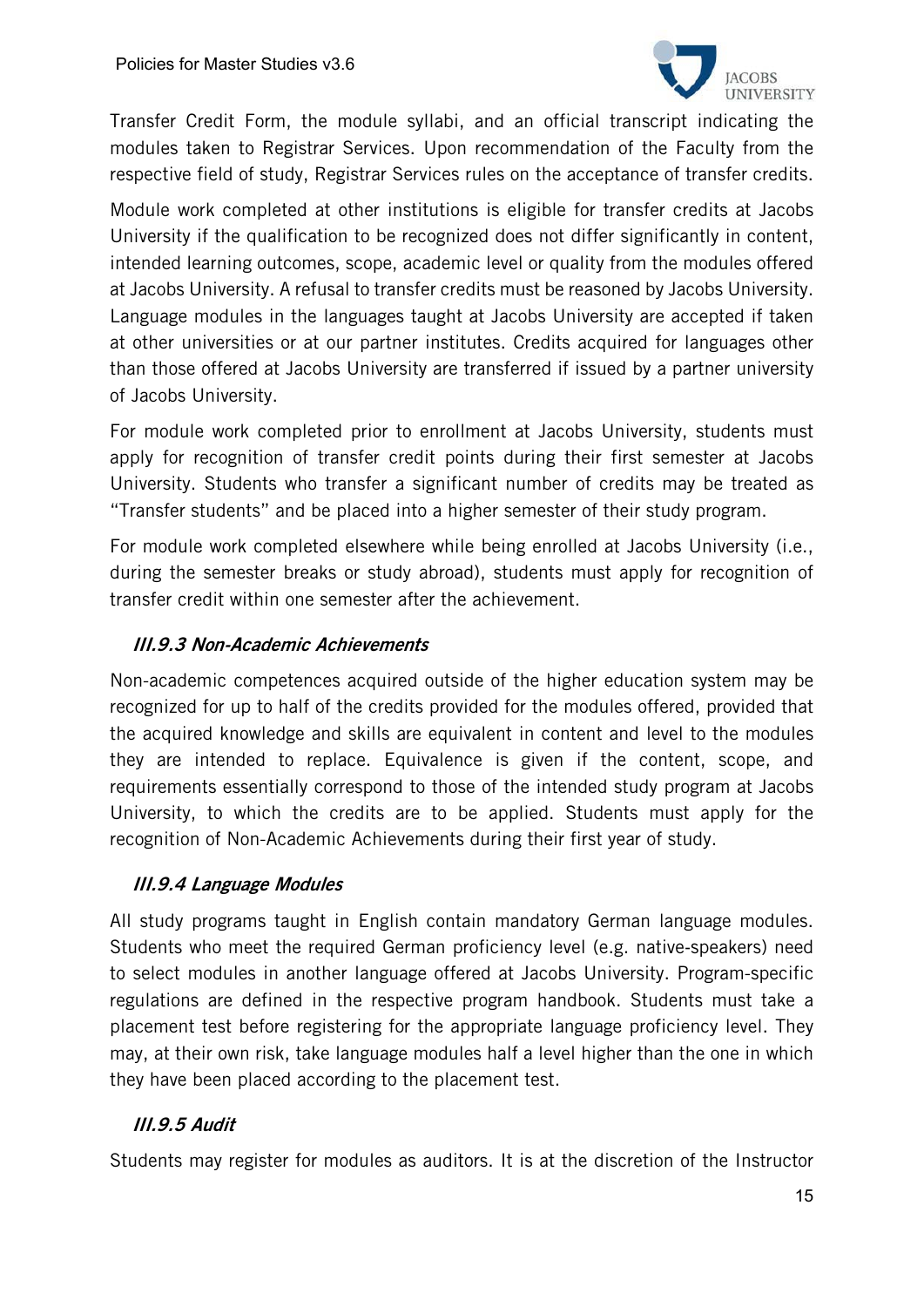

of Record to allow auditing of the module and specify the conditions for auditing. Audited modules are not graded and do not receive credit points, they do not fulfil any degree requirements. These modules will appear on the transcript with the indication that the module was audited.

# III.9.6 Further Modules Area

In addition to module that are required for graduation students may register for further module. Credits obtained in these modules do not count towards the credits needed for graduation and are not included in the calculation of the cumulative GPA but appear on the transcript.

# IV. Degree Certificates

Upon graduation and after completing the formal checkout, every student will receive the following final documents:

# IV.1Diploma

The diploma states the name and date of birth of the degree holder, the degree and program, and the date of the conferral of the degree. The diploma carries the seal of Jacobs University and is signed by the President of the university and the Dean responsible for graduate studies.

#### IV.2 Diploma Supplement

The diploma supplement conforms to the guidelines of the Kultusministerkonferenz (KMK) and provides more detailed information about the university and the specific program of study. It also includes the final GPA, the date of the conferral of the degree and, if applicable, further special achievements.

# IV.3 Final transcript

The final transcript lists all modules a student has taken at Jacobs University, including the grades of the individual modules. It also lists the semester GPA for each semester of study, the cumulative GPA for the entire study, the Master thesis title and grade, the date of the conferral of the degree, and, if applicable, further special achievements. The transcript is signed by two staff members of Registrar Services and carries the seal of the University.

# V. Administrative Details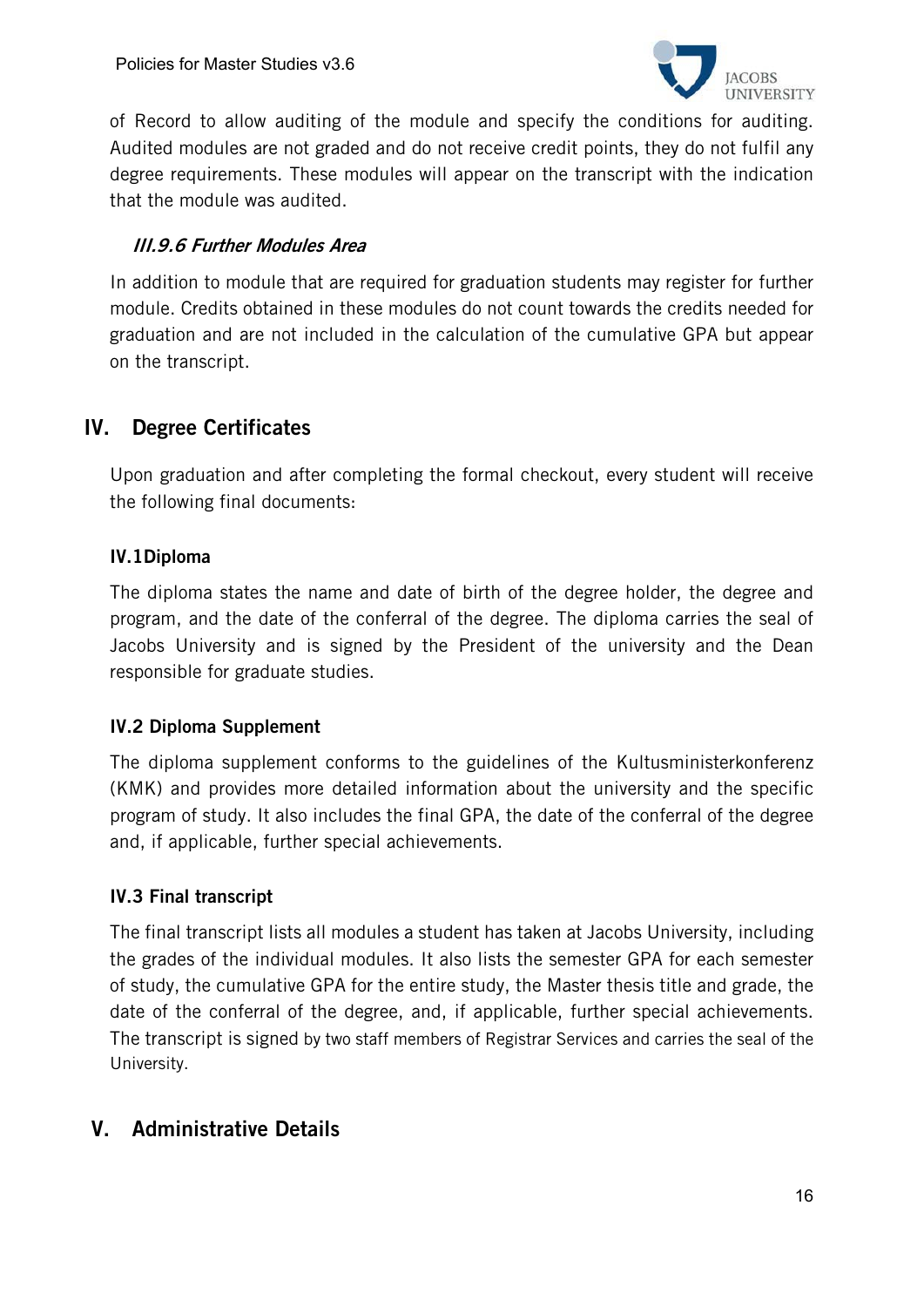

#### V.1 Committee on Examinations and Standing (Widerspruchsausschuss)

The Committee on Examinations and Standing is an academic body that decides on official appeals by students in matters such as academic examinations, extension of studies, re-enrollment (see Admission and Enrollment Policy), as well as other complaints regarding examinations or academic standing that could not be solved otherwise. The committee is an independent appeals board, which acts according to the policies of the university. It is a non-public body. Its decisions are binding. The committee consists of the following members with voting rights (which may be replaced by substitutes):

- one Dean for undergraduate education
- one Dean for graduate education
- one faculty member from each focus area
- one member of research and teaching staff
- one undergraduate student
- one graduate student

#### V.2 Graduation Ceremony

A student who wants to receive his/her diploma during graduation ceremony must submit his/her Master thesis at least four weeks before the ceremony.

A student who wants to participate in the graduation ceremony before having completed all graduation requirements does a so-called "walkthrough". In order to be eligible for a walkthrough, the student must provide written confirmation of his/her thesis supervisor and/or the respective Instructor(s) of Record that he/she is expected to finish all graduation requirements no later than August 31 of that academic year. As a rule, the confirmation must be submitted to Registrar Services at least two weeks before the graduation ceremony.

#### V.3 Students with Special Needs

The rules and provisions of the "General Act on Equal Treatment" (Allgemeines Gleichbehandlungsgesetz - AGG) apply. Students with special needs should be able to complete their studies and examinations under conditions equivalent to those of any other student. To this end, as far as possible all study- and examination-related offers are designed to be barrier-free. Students with special needs are entitled to special arrangements during their studies, during study organization and design as well as during examinations. In particular, consideration must be given to study- and